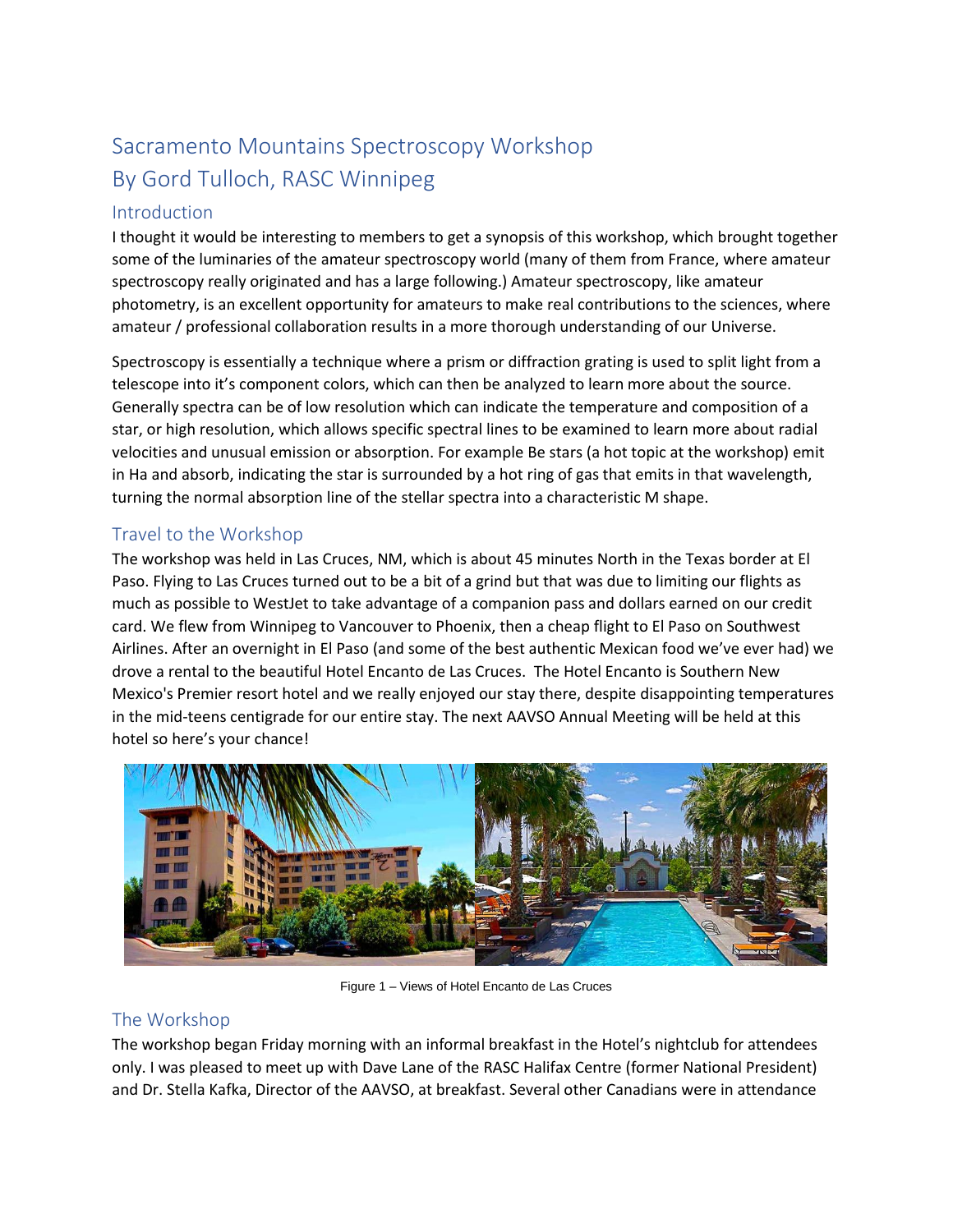including Mike Jefferson from the Hamilton Amateur Astronomers and Jay Lavender of the Edmonton Centre (we may see Jay at SWSP this year!) It looked like there was approximately 60 attendees and presenters at the workshop so quite a sizable affair. The event sold out so it could get even larger next year!

# Day 1 Sessions

The program for the workshop included some beginner spectroscopy sessions, primarily conducted by François Cochard, who literally wrote the book on amateur spectroscopy (his book was recommended reading before attending the conference.) The first few sessions after opening up the workshop were François presenting basics of spectroscopy and a rundown on available equipment. Cochard is a French amateur astronomer and co-founder and manager of Shelyak Instruments, so the focus was primarily on the Shelyak instruments that are today considered standards: Lhires III, LISA, eShel and Alpy 600. Cochard is also the organizer of the Spectro Star Party every year at the Observatoire de Haute Provence (OHP), where he has assisted many observers in their first steps in spectroscopy.



Figure 2 – Cochard's Book

Next up were the conference organizers, Joe Daglen and Ken Hudsen, presenting an overview of the ISIS spectroscopy software (http://www.astrosurf.com/buil/isis-software.html) written by revered French amateur Christian Buil, who was in fact in the audience. No pressure there! ISIS is a very complex piece of software so the presentations and instructions included in the workshop website [\(http://www.smswweb.com/#software\)](http://www.smswweb.com/#software) were instrumental in many attendees successfully using the software. In fact a story I've heard over and over during the workshop is "I bought an <insert spectrometer here> and never figured out how to get the damned thing working!" By the end of the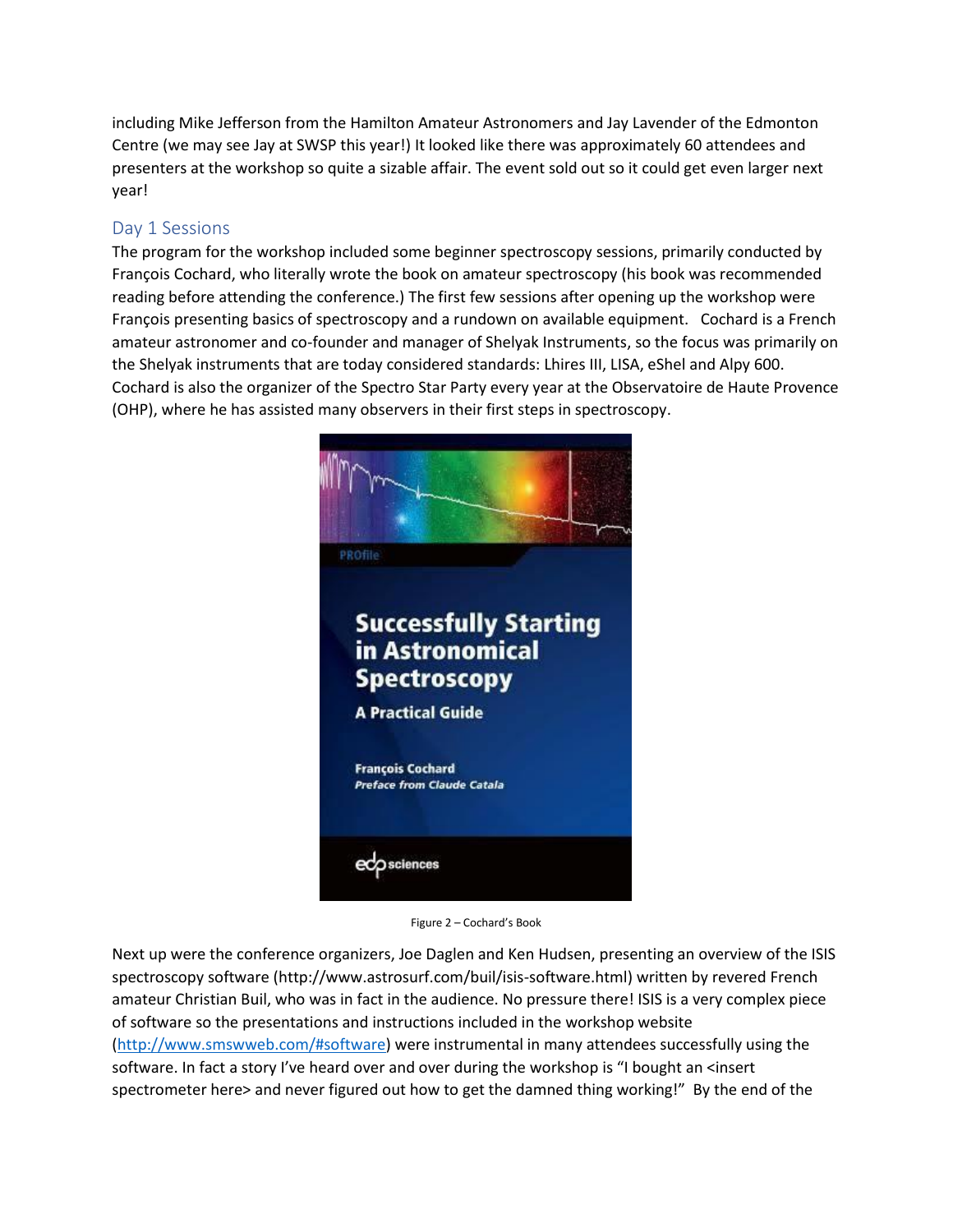conference attendees were confident they could return home and make productive use of their equipment and software.

Dave Whelan of the observatory at Austin College in Sherman TX gave an excellent technical presentation on "Interpreting the Spectra of intermediate and high-mass stars" which included some intriguing information on Be stars and their spectra. While for some this presentation and others like it during the workshop were a little on the difficult side, I found the presenter very engaging and the presentation very accessible.



Figure 3 – Dr. Whelan presenting

Dr. Kafka, Director of the AAVSO then gave a presentation about the new AAVSO Spectroscopy Database that will soon be available for submission of spectra obtained by amateur astronomers, a database very similar to the photometry database I submit observations to on a regular basis. Astronomers regularly download data from AAVSO databases to assist them in their papers, and extension of the AAVSO's scope into spectroscopy is a very logical step. Her presentation included a lot of other ways amateurs could get involved in the science of Astronomy.

The evening was cloudy and rainy so a planned observing session at the home of one of the local attendees to collect data for Day 2 was cancelled. However it was an excellent opportunity to take advantage of the strong astronomy culture of the community and see a play named "Silent Sky", the story of Henrietta Leavitt, who was a "computer" at the Harvard Observatory in Massachusetts responsible for realizing that Cepheid variables varied in proportion to their intrinsic brightness, which opened up a path to understand how far these stars are away from us, and by extension, the galaxies containing them. While this play was quite entertaining, it was a trifle fanciful, with a romance that I suspect was not in character for Ms. Leavitt or her times!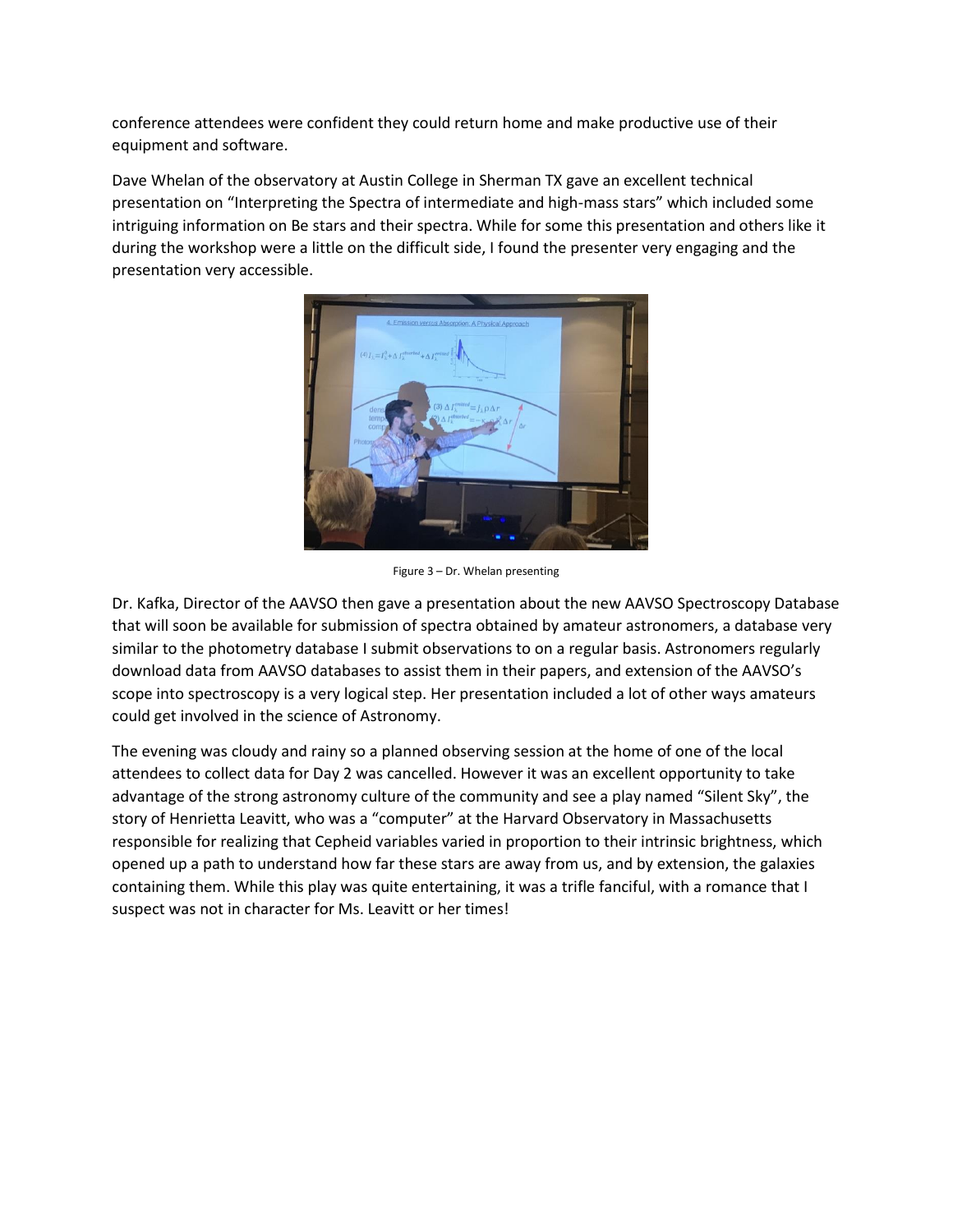

Figure 4 – Poster for *Silent Sky*

#### Day 2 Sessions

The second day of the workshop continued with a nice breakfast where attendees mingled, followed by presentations on reducing data using ISIS. After the unfortunate weather the previous night, only sample data was available but the sessions were useful in working through the entire process of calibrating and analyzing spectral images.

François Cochard was then back demonstrating Demetra (https://www.shelyak.com/logicieldemetra/?lang=en) which is a new tool recently released by Shelyak. Entertainingly he completed the same tasks we had taken 4 hours of workshop time to run through in about 30 seconds on Demetra (!) but it was a bit of an unfair comparison, as Demetra is limited in many ways. However Francois's demonstration was refreshingly simple and the user interface was extremely user friendly. That's not saying there are some complexities under the cover, and Francois was careful to note that setting up the data correctly is as important with Demetra as ISIS, but the workflow with Demetra is vastly more effective. The user interface leads the user through the process of acquisition or selection of calibration images as well as acquisition of spectra, and provides effective management of files without needing the user to do a lot of extra work keeping track of file names and folders etc. François also followed his Demetra demonstration with a deeper dive into Shelyak's spectroscopy lineup and how they are used.

Another technical session followed lunch, this time from Dr. Katie Devine from the physics faculty at the University of Idaho. Dr. Devine covered Radial Velocity and Line Broadening in Spectra, which was extremely useful in understanding and interpreting spectra.

Finally, Drew Chojnowsky, a PhD candidate at New Mexico State University gave a very interesting presentation on the Spectroscopy of Be Stars, expanding on the presentation Dr. Whelan did on the first day.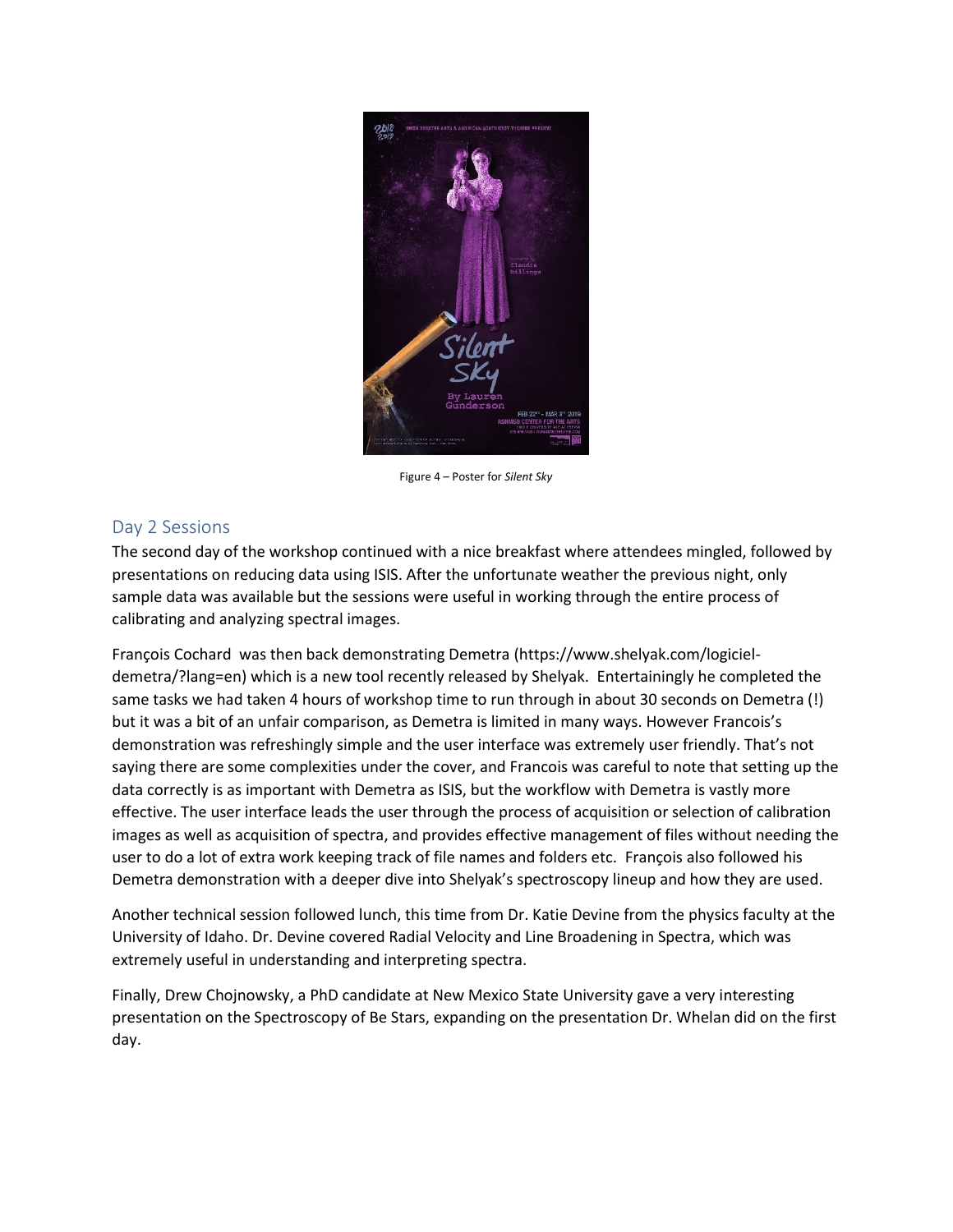The evening of the second day consisted of a cocktail party with heavy appetizers (eg dinner) for attendees and guests, which was a very welcome time to spend getting to know other attendees and their significant others.

#### Final Day Sessions

The final day of the workshop was heavy on French accents! First of all Valerie Desnoux was kind enough to demonstrate her free Vspec software for spectral analysis. Once you have spectral data "in the can" VSpec is a powerful tool to analyze the results.

Next a trio of students from Dr. Devine's class provided a demonstration of work they'd some interning at an amateur observatory owned by Joe Daglan, one of the workshop organizers. The students spent a week at the observatory capturing spectra and analyzing them, producing results that were extremely impressive. Drew Chojnowsky commented at one point "Wow, good job, that's totally close to the published value for radial velocity of that object." This was a really compelling presentation for how well equipped amateurs (or clubs!) can participate in the STEM education of our youth.

Christian Buil was then on tap for a talk on his new UVEX (UltraViolet Explorer) 3D printable spectrascope. Mr. Buil is a brilliant professional engineer in optics at Centre National d'Etudes Spatiales and his designs helped launch both amateur use of CCDs (Christian made the first CCD amateur image of an astronomical object in 1984 and designed multiple experimental cameras. His book *CCD Astronomy* was published in 1990 by Willmann-Bell helped launch amateur CCD imagine and he was insutrmental in launching amateur spectroscopy by launching Shelyak Instruments. His new product is open source, with optical components easily obtainable from suppliers and a 3D printed structure. The spectrascope will augment the existing lineup by providing a cheap (about \$300) entry for amateurs into the discipline when the design becomes freely available later this year. Even though the device will be accessible for beginners, the ability to rotate the diffraction grating enables even advanced observer to image in the UV, visible, and IR wavelengths with the same device. An Alpy 600 is a neccessary addon component to this camera is it will require use of the Alpy slit attachments as well as the Alpy off-axis guider to be useful.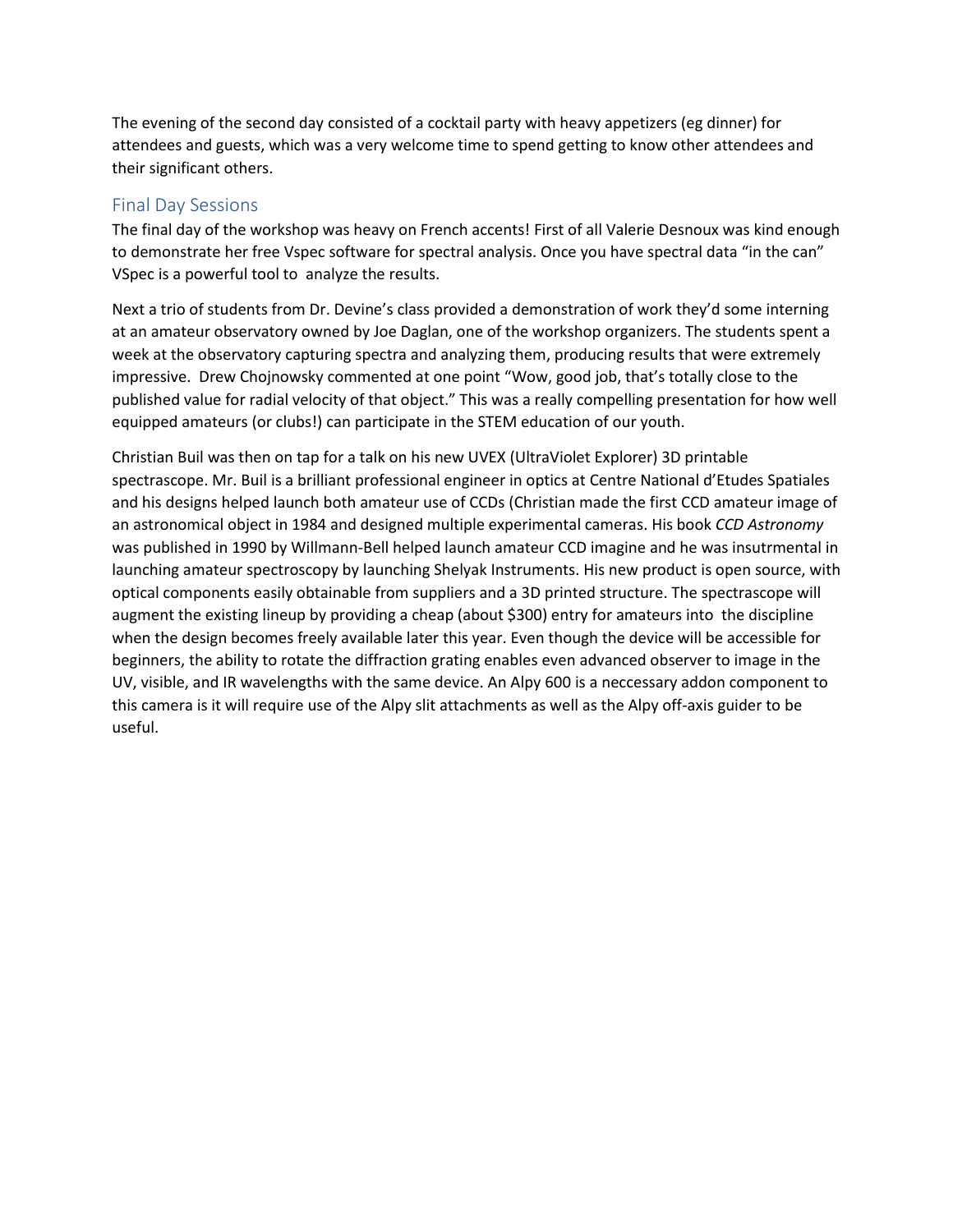

Figure 4 – An early UVEX 3D printed Prototype

Ms. Desnoux also provided a presentation on submitting Be spectra to the BeSS database, while Olivier Garde presented a method for Confirmation of Planetary Nebula Candidates with Spectroscopy, which was a fascinating look at planetaries that might be lurking in the images amateurs make of common objects, and how spectra can confirm that they are indeed the puffs of gas emitted by stars in their death throes.

Finally there was a panel discussion on Spectroscopy with our French visitors, and the conference wound up with some lessons learned in Spectroscopy from the organizers.

## Activities for Guests

While it was no effort whatsoever to get my wife Marie to agree to take a trip to New Mexico in February, I was concerned that shopping would get a little boring after a few days. Luckily, the spouses of the conference organizers put together a program of interesting things to do that kept everyone busy for the entire conference.

## Workshop Presentations and Materials

Given that the web site for the workshop will not be up and running for more than a few months I have mirrored the entire site including presentation slide decks and associated support materials on my web site at [https://www.gordtulloch.com/www.smswweb.com.](https://www.gordtulloch.com/www.smswweb.com)

## Final Thoughts

We were not unhappy to head home as 5 days is quite long enough to be away. New Mexico is quite alien to us as there's little green to be found, and the whole place looks like a gravel pit. We enjoyed the milder temperatures – as we were leaving temps were heading towards the mid-20s which would have made excursions uncomfortable, as acclimatized as we are to the deep freeze back home.